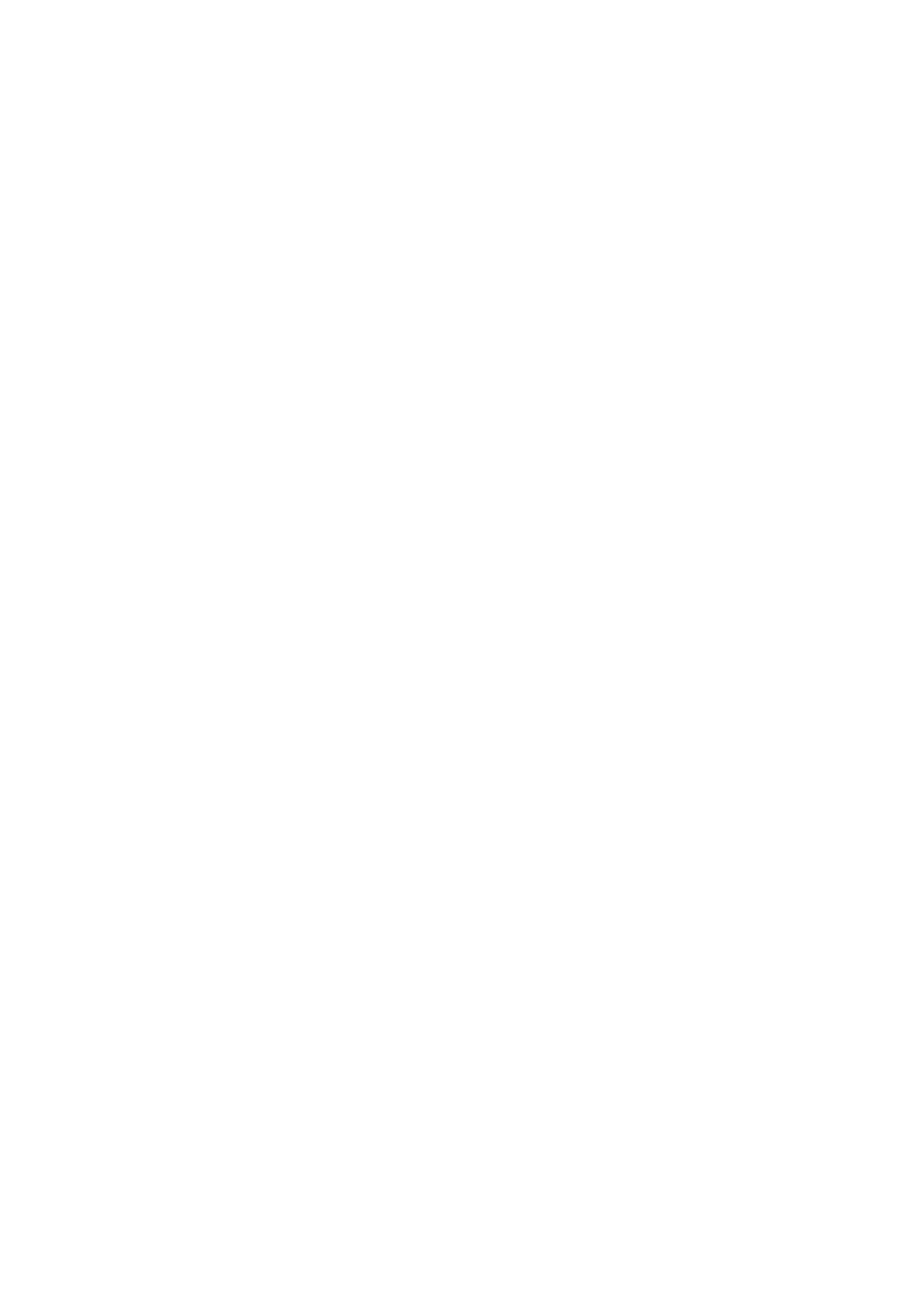European University Institute **Department of Law**

## **The two faces of the invisible college: cooperation and competition in the international judicial community**

Tommaso Soave

LAW Working Paper 2022/09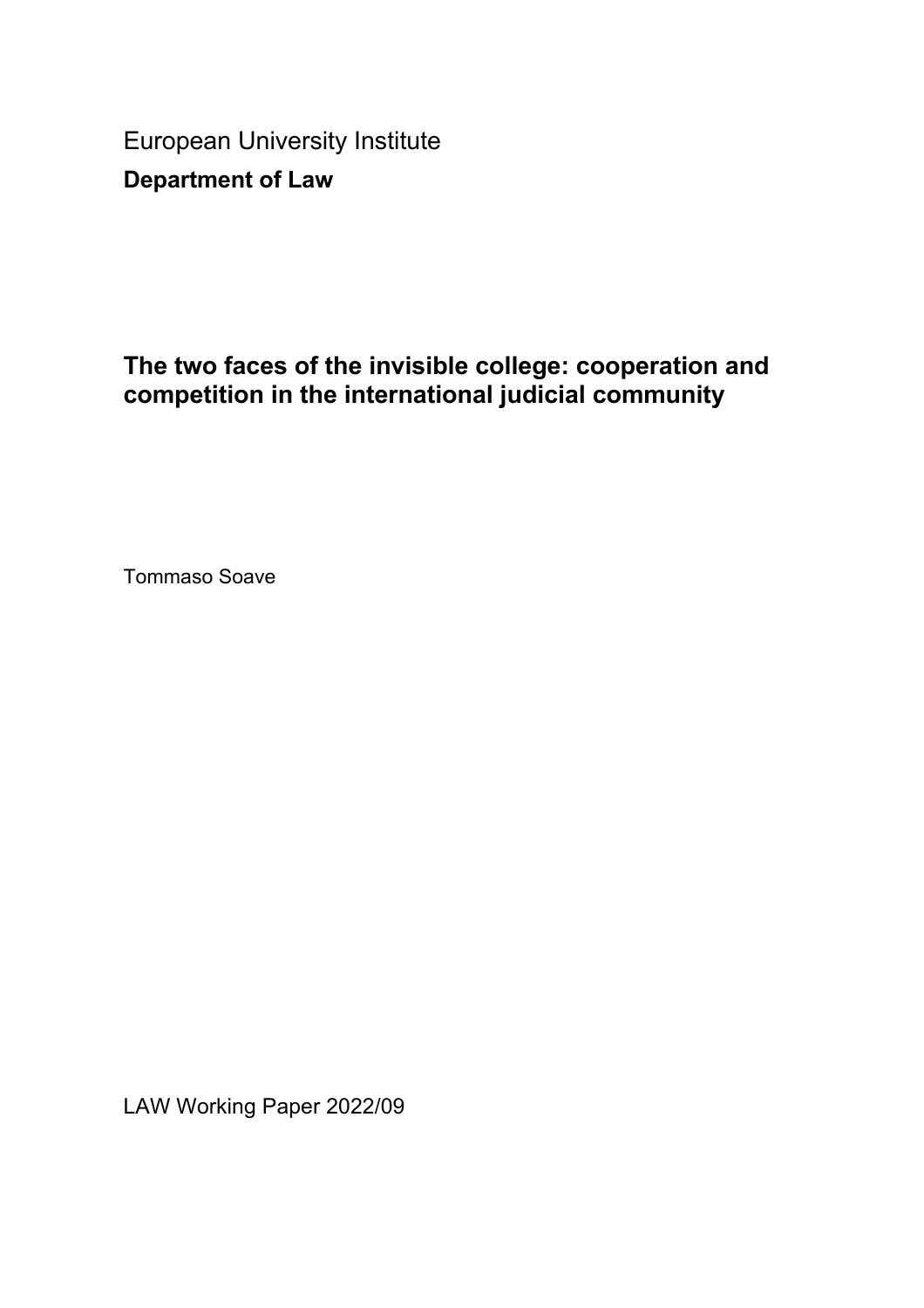ISSN 1725-6739

© Tommaso Soave, 2022

This work is licensed under a Creative Commons Attribution 4.0 (CC-BY 4.0) International license.

If cited or quoted, reference should be made to the full name of the author(s), editor(s), the title, the series and number, the year and the publisher.

Published in May 2022 by the European University Institute. Badia Fiesolana, via dei Roccettini 9 I – 50014 San Domenico di Fiesole (FI) Italy www.eui.eu

Views expressed in this publication reflect the opinion of individual author(s) and not those of the European University Institute.

This publication is available in Open Access in Cadmus, the EUI Research Repository:



With the support of the The European Commission supports the EUI through the European Union budget. This publication reflects the views only of the author(s), and the Commission cannot be held responsible for any use which may be made of the information contained therein.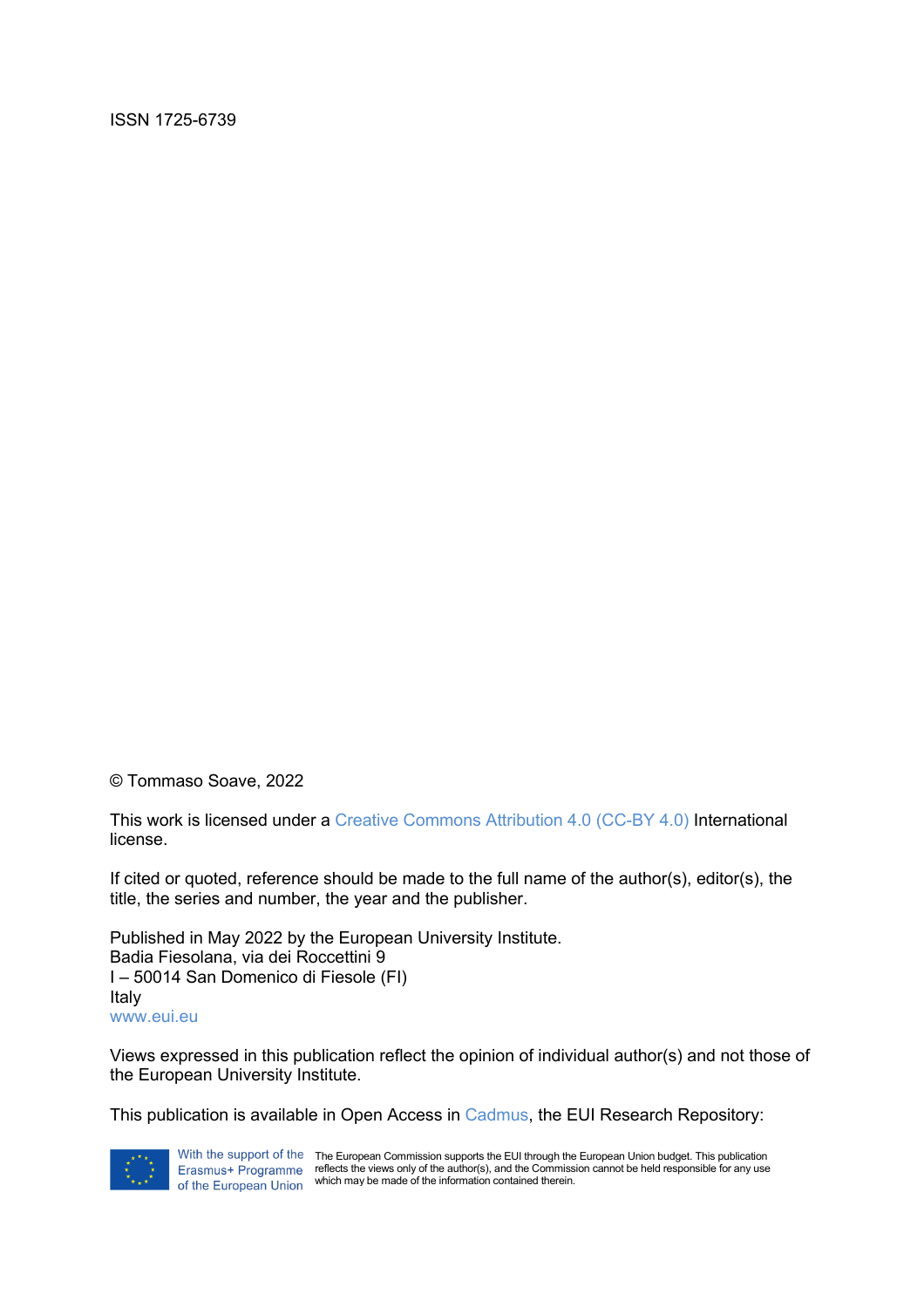#### **Abstract**

Over the last 50 years, the invisible college theorized by Oscar Schachter has burgeoned into a full-blown profession attracting ever-growing numbers of individuals and institutions. Today, its centre is occupied by a tight and cohesive club of legal experts specialized in international litigation. This club, which I call the international judicial community, is characterized by socioprofessional interactions that are at once cooperative and competitive. On the one hand, its members have gradually developed a distinctive set of structures and dispositions that differentiate it and make it autonomous from the rest of the international legal profession. On the other hand, the community is the site of a ruthless contest among its participants, who strive to assert their dominance and to consolidate their position relative to one another. This paper explores these two 'faces' of the international judicial community and tentatively connects its internal dynamics to the production of legal outcomes in the international world.

#### **Keywords**

Invisible college of international lawyers; International courts and tribunals; Social field; Legal profession; Reflexivity

#### **Author contact details:**

Tommaso Soave Central European University SoaveT@ceu.edu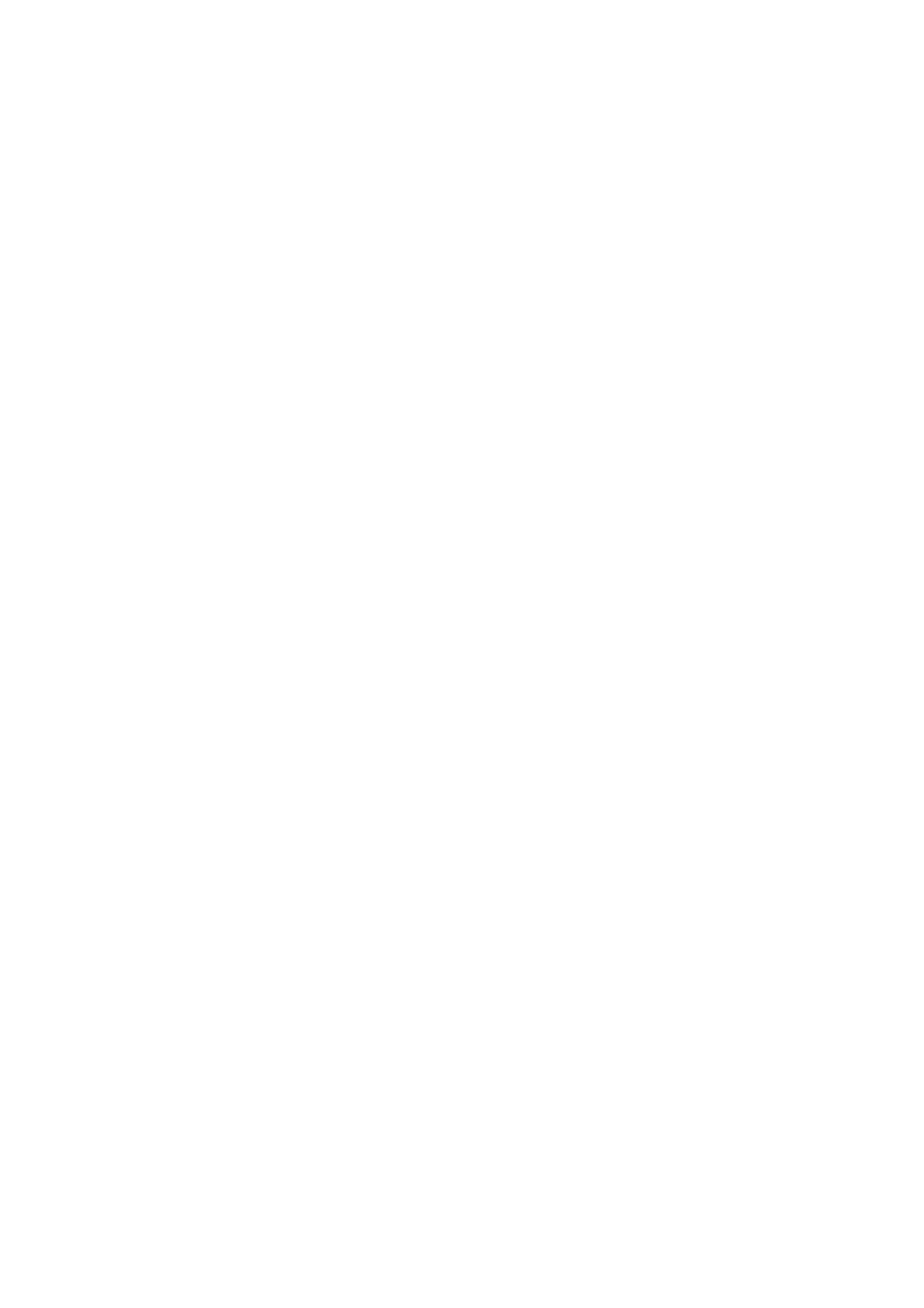#### **Introduction**

If you are reading this paper, chances are that you identify with the 'invisible college of international lawyers'.<sup>1</sup> The phrase, famously coined by Oscar Schachter in the 1970s, has known a resounding success across our discipline and constitutes part of its modern mythologies. According to Schachter, the members of the college devoted their time and energy to the 'common intellectual enterprise'<sup>2</sup> of advocating, negotiating, applying, or studying international norms. Despite their different national and cultural backgrounds, they engaged in a 'continuous process of communication and collaboration', championed the promotion of a unified specialty able to transcend state borders,<sup>3</sup> and strove to serve as the '*conscience juridique*' <sup>4</sup> of the world. Today, the college has burgeoned into a profession attracting evergrowing numbers of practitioners, civil servants, scholars, businesspeople, and activists. Yes –that probably includes you.

The 'discovery' of the invisible college was more than an act of (congratulatory) selfrecognition. Indeed, it offered a first, tentative basis for the study of international law as 'a group of *people* pursuing projects in a common professional language'.<sup>5</sup> In recent decades, numerous authors have built on that idea to map the social structures and interactions of our field and connect them to the production of legal outcomes in the international world. $6$  Yet, the 'level of abstraction'<sup>7</sup> of this emergent scholarship remains somewhat ambiguous. Some studies broadly conceive of the international legal profession as an 'immense'<sup>8</sup> social group sharing a common set of 'methods, style, and aesthetics'<sup>9</sup> – without, however, delving into the different roles, affiliations, and areas of specialization of its actors. Other studies, by contrast, narrowly focus on the dynamics of individual institutions like the World Trade Organization (WTO),<sup>10</sup> the Court of Justice of the European Union (CJEU),<sup>11</sup> or arbitral tribunals<sup>12</sup> – without, however, placing their findings into a wider theoretical framework.

<sup>\*</sup> Assistant professor of law, Central European University.

<sup>1</sup> O. Schachter, 'The Invisible College of International Lawyers', 72 *Northwestern University Law Review* 217 (1977), at 217.

<sup>2</sup> O. Schachter, *supra* note 1, at 217.

<sup>3</sup> O. Schachter, *supra* note 1, at 217.

<sup>4</sup> O. Schachter, *supra* note 1, at 224.

<sup>5</sup> D.W. Kennedy, 'One, Two, Three, Many Legal Orders: Legal Pluralism and the Cosmopolitan Dream', 31 *New York University Review of Law and Social Change* 641 (2006-2007), at 650 (original emphasis).

<sup>6</sup> See, among many, D.W. Kennedy, 'The Politics of the Invisible College: International Governance and the Politics of Expertise', 2001 *European Human Rights Law Review* 463 (2001); M. Koskenniemi, 'The Fate of Public International Law: Between Technique and Politics' 70 *Modern Law Review* 1 (2007); H.G. Cohen, 'Finding International Law, Part II: Our Fragmenting Legal Community', 44 *New York University Journal of International Law and Politics* 1049 (2012); M. Waibel, 'Interpretive Communities in International Law', in A. Bianchi, D. Peat and M. Windsor (eds.), *Interpretation in International Law* (Oxford University Press, 2015); J. d'Aspremont et al. (eds.), *International Law as a Profession* (Cambridge University Press, 2017); A. Roberts, *Is International Law International?* (Oxford University Press, 2017); L. Leão Soares Pereira and N. Ridi, 'Mapping the 'Invisible College of International Lawyers' Through Obituaries', *Leiden Journal of International Law* (2020).

<sup>7</sup> J. Dunoff and M. A. Pollack, 'International Judicial Practices: Opening the Black Box of International Courts', 40 *Michigan Journal of International Law* 47 (2018), at 60.

<sup>8</sup> J. d'Aspremont et al., 'Introduction', in J. d'Aspremont et al. (eds.), *International Law as a Profession* 1 (Cambridge University Press, 2017), at 2.

<sup>9</sup> J. d'Aspremont, 'The Multidimensional Process of Interpretation: Content-Determination and Law-Ascertainment Distinguished', in A. Bianchi, D. Peat, and M. Windsor (eds.), *Interpretation in International Law* 111 (Oxford University Press, 2015), at 119.

<sup>10</sup> See e.g. J.H.H. Weiler, 'The Rule of Lawyers and the Ethos of Diplomats: Reflections on the Internal and External Legitimacy of WTO Dispute Settlement', 35 *Journal of World Trade* 191 (2001).

<sup>11</sup> See e.g. H. Schepel and R. Wesseling, 'The Legal Community: Judges, Lawyers, Officials and Clerks in the Writing of Europe', 3 *European Law Journal* 165 (1997).

<sup>12</sup> See e.g. Y. Dezalay and B. Garth, *Dealing in Virtue: International Commercial Arbitration and the Construction of a Transnational Legal Order* (1996); C.A. Rogers, 'The Vocation of the International Arbitrator', 20 *American*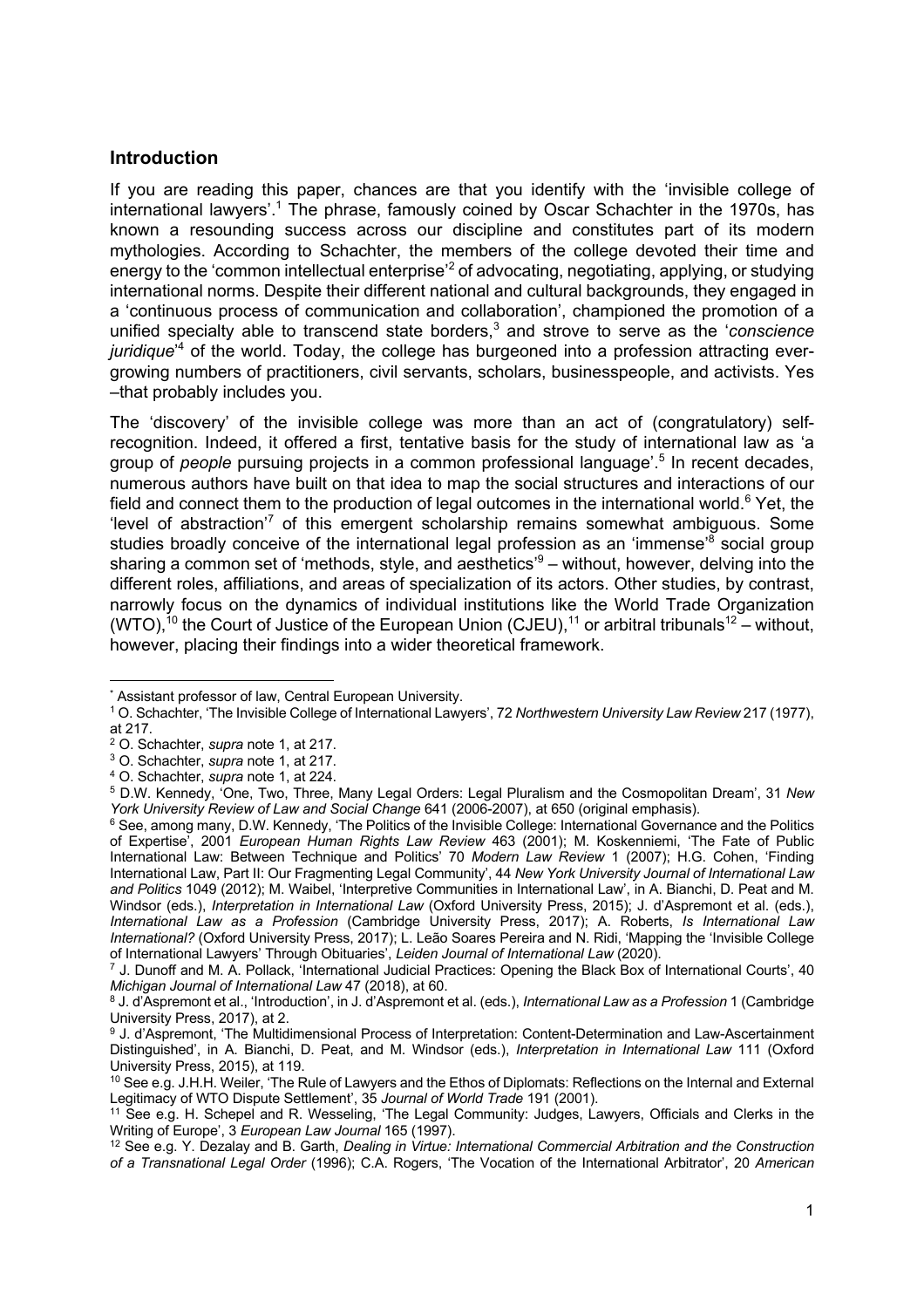This paper chooses, so to speak, an intermediate level of abstraction. In the pages that follow, I explore the social features of a particular segment of the international legal profession, which I call the *international judicial community*. That, in a nutshell, is the exclusive club of legal experts – judges, arbitrators, government agents, private counsel, court bureaucrats, and specialized academics – who deal with the judicial settlement of international disputes and run international courts and tribunals in their routine operations. Since the early 1990s, this segment has risen in prominence among the vast group of international lawyers,  $13$  sometimes to the point of being equated to the group writ large. If adjudication 'stands at the centre of the world of the professional international lawyer', $^{14}$  then the international judicial community constitutes the innermost circle of that world, that which inhabits the immediate vicinity of the centre.

The community, I will argue, has two 'faces', in the sense that the interactions among its participants are at once *cooperative* and *competitive*. On the one hand, the inner circle of international litigators has gradually developed a distinctive set of structures and dispositions that differentiate it and make it autonomous from the rest of the international legal profession. Its participants are uniquely positioned to shape judicial outcomes, and zealously defend this prerogative from outside interference. Thanks to its cohesiveness and *esprit de corps*, the community has established itself as the immediate audience of international courts and tribunals and as the gatekeeper of their jurisprudence. On the other hand, the community is neither homogenous nor peaceful. In fact, it is the site of a ruthless contest among its participants, who strive to assert their dominance and to consolidate their position relative to one another. Judges, legal bureaucrats, counsel, and academics all deploy various forms of professional capital to promote their visions of the law while, at the same time, maximizing their prestige and recognition.

In turn, the twofold nature of the community – externally cohesive and internally conflictive – has a profound impact on the definition of international legal outcomes. The collective assumptions and expectations emerging from socialization and patterned repetition ensure consistency in the interpretation of norms, thus making international jurisprudence more certain and predictable. At the same time, the endless socio-professional struggles that agitate the community open the door to the contestation and renegotiation of established patterns, thus creating avenues for the gradual evolution of judicial systems. Hence, community practices are key drivers of continuity and change – or structure and contingency – in international law.

Moving from these premises, the two main sections of this paper are each devoted to one 'face' of the international judicial community. Section 2 discusses the forms of cooperation by which its members have progressively secured control over courts and tribunals and achieved autonomy from the rest of the international legal profession. Section 3 turns to the instances of competition that take place within the community and sheds light on the conflictive nature of its internal relationships. In both sections, I will try to link social structures and interactions to the modes of production of legal outcomes. Having done so, Section 4 concludes with a couple of open-ended thoughts.

*University International Law Review* (2005); S. Puig, 'Social Capital in the Arbitration Market', 25 *European Journal of International Law* 387 (2014); S. Dezalay with Y. Dezalay, 'Professional of International Justice: From the Shadow of State Diplomacy to the Pull of the Market for Commercial Arbitration', in J. d'Aspremont et al. (eds.), *International Law as a Profession* 311 (Cambridge University Press, 2017); M. Langford, D. Behn, and R.H. Lie, 'The Revolving Door in International Investment Arbitration', 20 *Journal of International Economic Law* 301 (2017).

<sup>&</sup>lt;sup>13</sup> See A. Bianchi, 'The Game of Interpretation in International Law: The Players, the Cards, and Why the Game is Worth the Candle', in A. Bianchi, D. Peat, and M. Windsor (eds.), *Interpretation in International Law* 34 (Oxford University Press, 2015), at 40-42.

<sup>14</sup> I. Brownlie, 'The Calling of the International Lawyer: Sir Humphrey Waldock and His Work', 54 *British Yearbook of International Law* 7 (1983), at 68.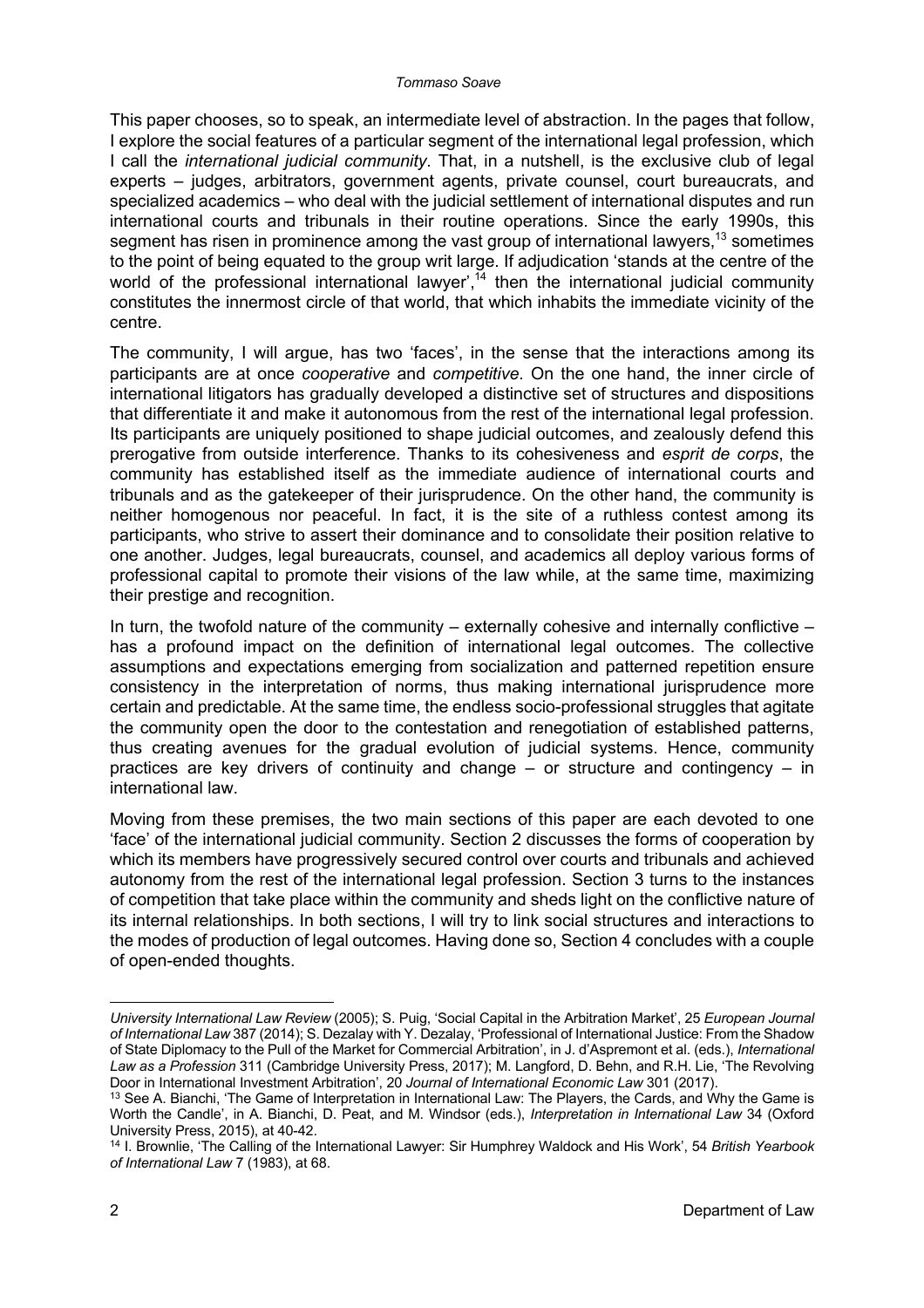One caveat before proceeding: my analysis here is not meant to offer an exhaustive sociological study of international adjudication, nor to prove a point through conclusive quantitative data. The 'gigantic maze of practices and arrangements'<sup>15</sup> that enliven international courts is too intricate to unravel in a few pages. A more comprehensive analysis will require a lot more research into field sociology and practice theory, which will hopefully illuminate the connections between socio-professional dynamics and the output of international judicial institutions. The picture inevitably remains blurry on the edges. But then, '[i]s it even always an advantage to replace an indistinct picture by a sharp one? Isn't the indistinct one often exactly what we need?'<sup>16</sup>

### **Cooperation, autonomy, and patterned practices: The international judicial community as a stabilizer of legal outcomes**

When attempting to describe a social group, the observer is inevitably confronted with the challenge of drawing its boundaries and distinguishing it from other sectors of society. Groups come 'in various shapes and sizes', can be 'tightly organized' or 'diffuse',<sup>17</sup> and often intersect with other groups. My object of inquiry, the international judicial community, is no exception. The membrane that separates its 'inside' from its 'outside' is rather porous, and many of its participants cross it back and forth during their careers. How, then, to define the community? And what differentiates it from the broader professional universe of international lawyers? Tentatively, I would say that the distinguishing criterion is the degree of *proximity* to the routine functioning of international courts and tribunals – which roughly corresponds to the degree of *influence* on judicial outcomes.

#### Let me explain.

Over the last half century, Schachter's invisible college has given way to a full-blown profession that attracts ever-growing numbers of individuals and institutions. The object of international regulation has exploded in both scope and reach. The thickening of the system's 'normative density' has resulted in a proportional increase in the 'institutional density necessary to sustain the norms'.<sup>18</sup> A variety of new actors – politicians, civil servants, military commanders, business conglomerates, advocacy networks, journalists, and opinion-makers – have become conversant in the vernacular of the discipline.19 If yesteryear's international law was 'a tradition and a political project',20 today's international law is also a *business*.

Yet, while international lawyers are now aplenty, only a few of them are involved in the *judicial* settlement of international disputes. In fact, adjudication traditionally accounted for a minuscule portion of international legal practice. For most of the 20th century, the only state-to-state jurisdictions – the Permanent Court of International Justice (PCIJ) and later the International Court of Justice (ICJ) – issued no more than a couple of decisions per year, and the professionals gravitating around them were few and far between. Arguably, even to this day, 'only a tiny percentage' of international controversies end up before a judge. $21$ 

Things started to change in the aftermath of the Cold War, when international judicial mechanisms exploded in number and reach. Within the span of a decade, dozens of new

<sup>16</sup> L. Wittgenstein, *Philosophical Investigations* (G.E.M. Anscombe transl., Basil Blackwell, 1958), para. 71.

<sup>20</sup> M. Koskenniemi, *supra* note 6, at 1.

<sup>15</sup> T. Schatzki, 'Keeping Track of Large Phenomena', 104 *Geographische Zeitschrift* 4 (2016), at 6.

<sup>17</sup> H.G. Cohen, *supra* note 6, at 1066.

<sup>18</sup> G. Abi-Saab, *Cours Général de Droit International Public* (1987), Vol. 207, at 93.

<sup>19</sup> See e.g. A. Bianchi, 'The International Legal Regulation of the Use of Force', 22 *Leiden Journal of International Law* 651 (2009), at 653-4; A. Bianchi, *supra* note 13, at 40.

<sup>21</sup> J.E. Alvarez, 'The New Dispute Settlers: (Half) Truths and Consequences', 38 *Texas International Law Journal* 405 (2003), at 411.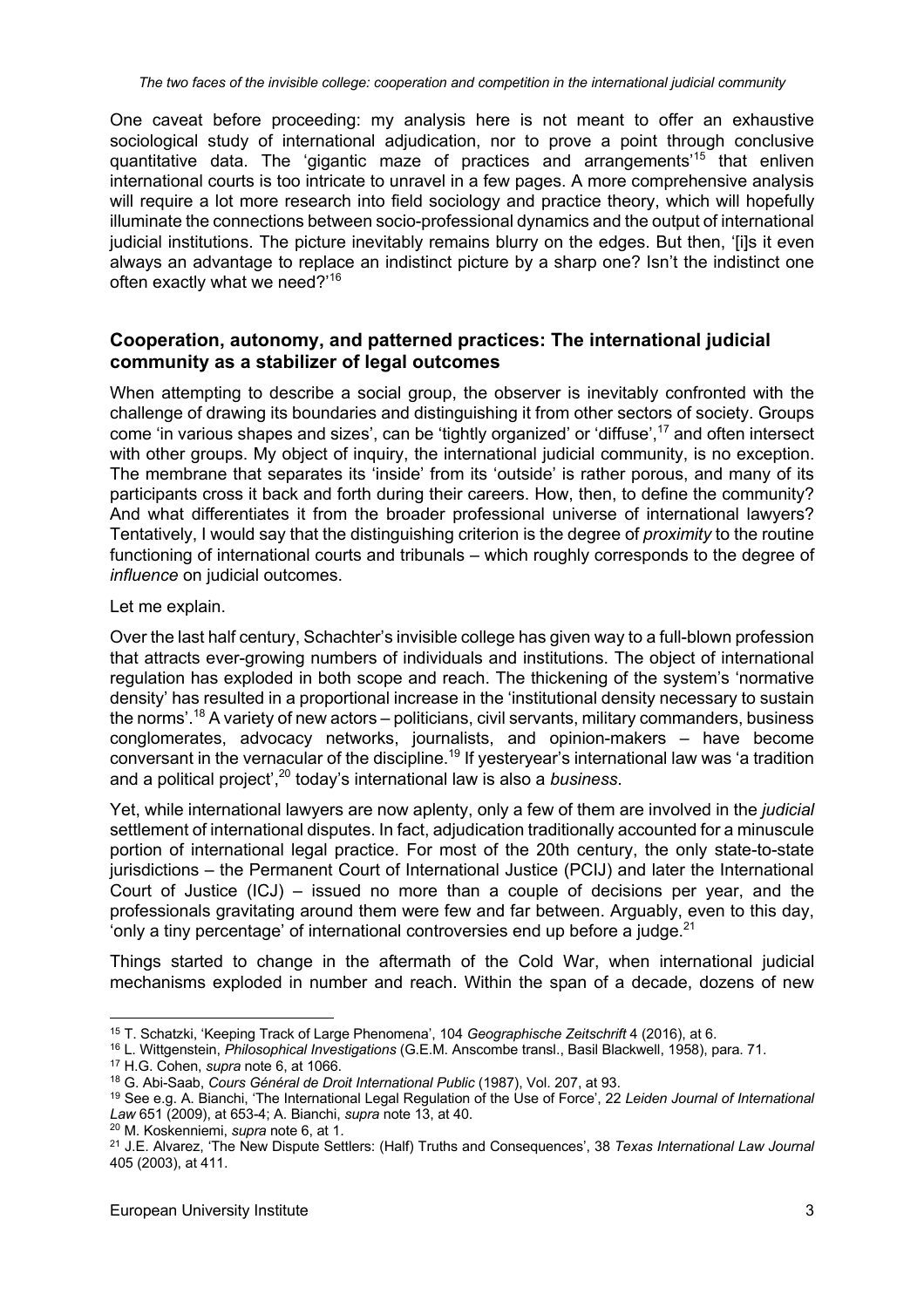#### *Tommaso Soave*

institutions were established, including the WTO dispute settlement system, the International Tribunal on the Law of the Sea, the International Criminal Tribunals for Former Yugoslavia and Rwanda, and the International Criminal Court. Investor-state arbitration (ISDS), which had remained dormant through the 1980s, suddenly rose to prominence as a central dispute settlement node. Pre-existing mechanisms, such as the European Court of Human Rights, were overhauled in ways that facilitated the filing of complaints and broadened the pool of potential applicants. And so forth. The current landscape sees the simultaneous operation of circa 30 standing courts and hundreds of *ad hoc* tribunals,<sup>22</sup> which have collectively issued over 40,000 rulings on a wide array of issues. $^{23}$ 

Amid these developments, a subset of international lawyers sought to differentiate themselves from the rest of the invisible college and specialize in the various aspects of litigation. Relying on international law as background knowledge, they mastered the procedures of the different courts and tribunals, honed their skills in the art of judicial persuasion, and reached out to public officials and private entities that may be interested in resorting to adjudication or arbitration to settle their differences. If, nowadays, many sovereign states have overcome their traditional reluctance towards international courts, it is not only because of their purported commitment to the rule of law,<sup>24</sup> but *also* because of their increased exposure to a network of proactive legal entrepreneurs. Lawyers 'created' their clients as often as clients 'created' the lawyers.<sup>25</sup> Thanks to its initiative, the international judicial community progressively secured a central position within our discipline – to the point of becoming a synecdoche for the discipline as a whole.

As a result, the 'new terrain'<sup>26</sup> of international adjudication is characterized by an increasingly sharp divide between its *outer* and *inner* circles. In the former camp, we find the wide variety of actors having direct or indirect stakes in judicial activity. Government representatives spend years defining the institutional design of each new court, debating its powers and jurisdiction, and eventually ratifying its founding treaty. Later, they periodically negotiate the appointment of judges and set the agenda for institutional reform. Meanwhile, national politicians invoke judicial decisions to advance policy agendas; non-governmental organizations submit *amici curiae* or sponsor complaints in pursuit of advocacy strategies; multinational corporations take jurisprudence into account when setting out their plans; journalists cover major rulings and disseminate them to the general public; and the like. These forms of engagement ensure the continued goodwill of political stakeholders towards international adjudication $^{27}$  and make them the ultimate arbiters of the system's legitimacy.

However, those stakeholders have a relatively limited say on the day-to-day unfolding of the international judicial process. The pressure they exert on courts and tribunals occurs either *before* the start of proceedings – through institutional design and the appointment of judges – or *after* their completion – through the appraisal and the (non-)implementation of judgments. What happens *in between* is usually none of their concern: after all, the procedural rules that govern the proceedings aim to shield the content of decisions from overt political interference.

<sup>22</sup> For a more comprehensive account, see C.P.R. Romano, K.J. Alter, and Y. Shany (eds.), *The Oxford Handbook of International Adjudication* (Oxford University Press, 2014), annexed taxonomic timeline.

<sup>&</sup>lt;sup>23</sup> See K.J. Alter, *The New Terrain of International Law: Courts, Politics, Rights* (Princeton University Press, 2014), at 4.

<sup>&</sup>lt;sup>24</sup> See e.g. H. Thirlway, 'The Proliferation of International Judicial Organs: Institutional and Substantive Questions', in N. Blokker and H. Schermers (eds.), *Proliferation of International Organizations* 251 (Kluwer Law International, 2001), at 255.

<sup>25</sup> M. Shapiro, 'Judicialization of Politics in the United States', 15 *International Political Science Review* 101 (1994), at 109. See also A. Vauchez, 'Communities of International Litigators', in C.P.R. Romano, K.J. Alter, and Y. Shany (eds.), *The Oxford Handbook of International Adjudication* 655 (Oxford University Press, 2014), at 657. <sup>26</sup> K. J. Alter, *supra* note *23*.

<sup>&</sup>lt;sup>27</sup> See e.g. A.-M. Slaughter and L.R. Helfer, 'Why States Create International Tribunals: A Response to Professors Posner and Yoo', 93 *California Law Review* 899 (2005), at 946-949.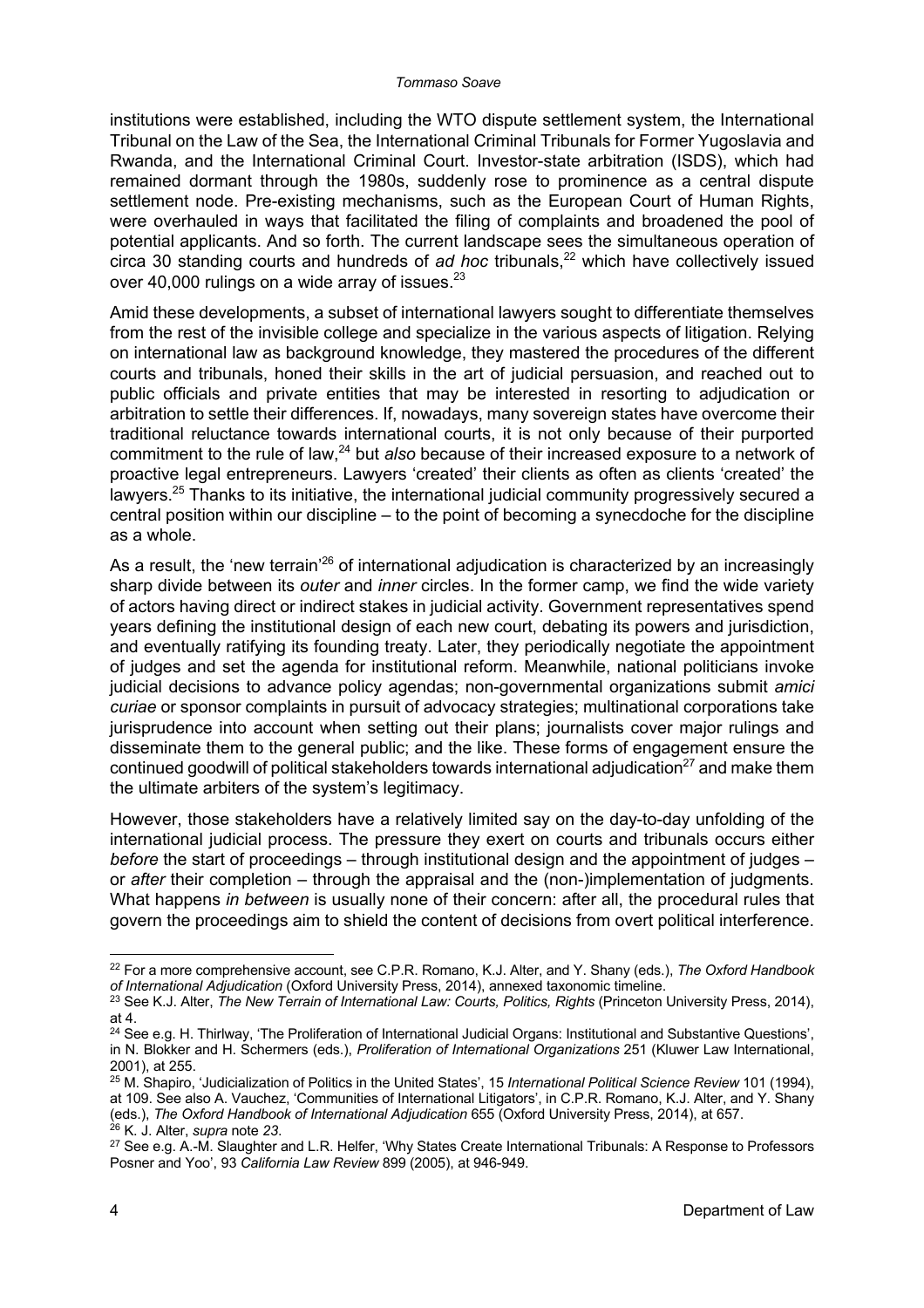If anything, official stakeholders serve as the *mediate* or *external* audience of international courts: a looming presence that observes the unfolding of adjudication from a certain distance and intervenes only when the circumstances so require.<sup>28</sup>

By contrast, the international judicial community operates within and in the immediate surroundings of courts and tribunals. This inner circle of legal professionals is in charge of running the judicial machinery in its everyday operations, and its recursive practices shape and inform every stage of the proceedings. The backgrounds and expertise of community members differ significantly from the 'old guard' of the invisible college. The latter were typically academics hailing from prestigious European and American law schools, who had been raised in domestic legal traditions and came to international law late in their careers.<sup>29</sup> The new generation, by contrast, consists largely of 'purebred' international lawyers, who bear no particular allegiance to any domestic legal system and move in a cosmopolitan, delocalized socio-professional space.

Telling exactly *who* is part of the international judicial community can be daunting. Tentatively, I would say that the community includes whomever possesses sufficient expertise, social capital, and interest in the matter at issue to repeatedly participate in the adjudicative process.30 Obviously, international judges and arbitrators fit that definition: these are the most recognizable actors in the community, vested with the official authority to resolve cases. Other repeat players include state agents, who head the delegations appearing before the court, and counsel who represent the parties and submit arguments on their behalf. In addition, the community includes a panoply of actors whose roles are less apparent. For instance, the legal bureaucrats working for the court (called clerks, registry or secretariat officials, or arbitral secretaries depending on the institution concerned) assist the adjudicators in the preparation, deliberation, and drafting of judgments. Likewise, outside of courts, specialized academics critically appraise judicial outcomes, identify patterns and inconsistencies in jurisprudence, and suggest solutions going forward.

Ostensibly, these various actors occupy distinct positions. Yet, the boundaries between their roles are blurrier than they first appear. Throughout their careers, community members swap roles frequently – and sometimes even don multiple hats at once.<sup>31</sup> Prominent scholars may take a break from their chairs to serve on an international court;<sup>32</sup> arbitrators in an ISDS case may appear as counsel in another; the legal officers working for a registry or secretariat may later be recruited by government departments or specialized law firms; and so forth. All combinations are possible. This 'revolving door' among the bench, the bureaucracy, the bar, and the academe helps strengthen bonds and forge ties. Indeed, while political stakeholders are diffuse and scattered across the world, the community is a close-knit club of *habitués* who

<sup>&</sup>lt;sup>28</sup> See T. Soave, 'Who Controls WTO Dispute Settlement? Socio-Professional Practices and the Crisis of the Appellate Body', 29 *Italian Yearbook of International Law* 13 (2020), at 17.

<sup>29</sup> See e.g. O. Schachter, *supra* note 1, at 218-219; S. Neff, *Justice among Nations: A History of International Law* (2014), at 303-304; J. d'Aspremont, 'The Professionalisation of International Law', in J. d'Aspremont *et al.* (eds.), *International Law as a Profession* 19 (2017), at 21.

<sup>30</sup> See e.g. E. Adler, *Communitarian International Relations: The Epistemic Foundations of International Relations* (Routledge, 2005), at 24 (describing communities as being 'determined by people's knowledge and identity and the discourse associated with a specific practice').

<sup>31</sup> See J. d'Aspremont et al., *supra* note 8, at 8; A. Vauchez, *supra* note 25, at 661; T. Soave, 'The Politics of Invisibility: Why Are International Judicial Bureaucrats Obscured from View?', in F. Baetens (ed.) *Legitimacy of Unseen Actors in International Adjudication* 323 (Cambridge University Press, 2019), at 343.

<sup>32</sup> According to recent data, some 40 percent of the judges sitting on permanent international courts 'have significant academic credentials' (D. Terris, C.P.R. Romano, and L. Swigart, *The International Judge: An Introduction to the Men and Women Who Decide the World's Cases* (Oxford University Press, 2007), at 20) and about one third of investment arbitrators are former or current scholars (J.A. Fontoura Costa, 'Comparing WTO Panelists and ICSID Arbitrators: The Creation of International Legal Fields', 1 *Oñati Socio-Legal Series* 1 (2011), at 17).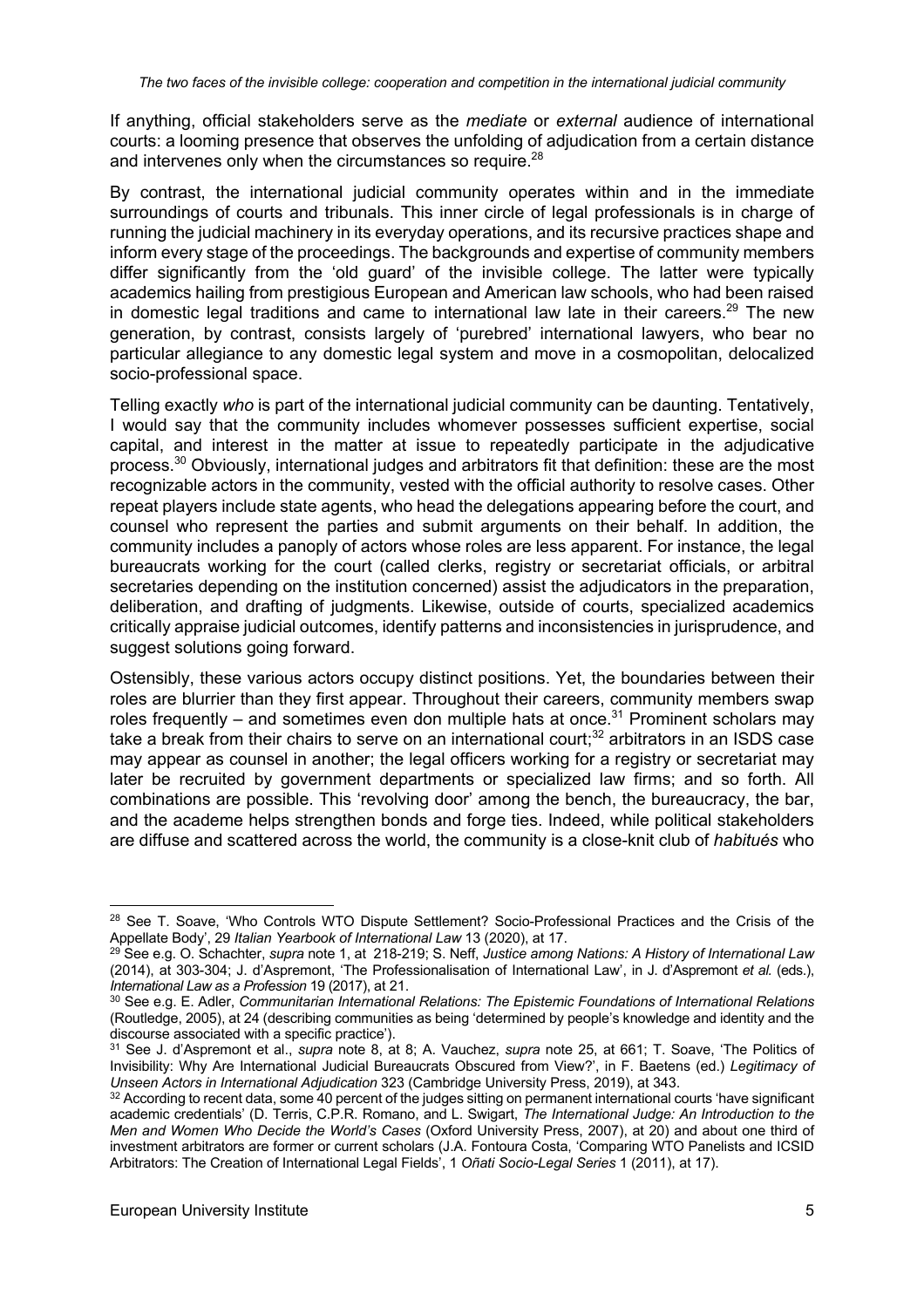maintain a dense network of first-name personal contacts and cultivate friendly professional relationships.<sup>33</sup>

Overall, the participants in the community are driven by different interests from political stakeholders. The latter play the adjudication game in pursuit of goals other than the game itself – a country's perceived national interest, a multinational company's trade or investment opportunities, an individual's fundamental freedoms, etc. The former, conversely, derive their standing, prestige, and income from the very functioning of the adjudicative mechanism.  $34$  For them, the complexities of dispute settlement are not the means to an ulterior result – but an end in itself, and the specific focus of their expertise. It follows that community members all share an enormous self-interest in defending international judicial institutions as such, extending the reach and pervasiveness of their powers, and constantly reasserting their 'courtness'. 35

Thanks to its cohesiveness, the international judicial community has gradually secured its control on the everyday functioning of international courts and tribunals, while managing to insulate its internal operations from outside interference. In its routine unfolding, international adjudication takes place 'at a considerable remove from … political and diplomatic institutions'.<sup>36</sup> Nowadays, the same handful of counsel appear at most hearings alongside their clients. Their inside-out knowledge of the intricacies of international adjudication grants them a competitive advantage over new entrants in the litigation market. In the same vein, the invisible arm $v^{37}$  of registry and secretariat bureaucrats works under the radar to streamline adjudicative processes, ensure consistency in jurisprudence, and serve as the institutional memory of courts and tribunals. Finally, scholarly production in the field is densely populated by authors who have direct or indirect stakes in the system.<sup>38</sup>

Being an 'insider' in the game means being familiar with its rules, adopting strategies that resonate with other players, and ultimately shaping the outcomes of the adjudicative process to an extent that is usually precluded to 'outsiders'. With a little stretch of the imagination, one could say that the community has replaced external stakeholders as the *immediate* or *internal* audience of international courts and tribunals. When adjudicators issue a decision, they are often 'speaking' more directly to the legal professionals gravitating around them than to their broader political constituency or the general public.<sup>39</sup>

Crucially, the cooperative practices developed by the community have a profound impact on judicial activity and the determination of legal outcomes. Their *patterned* and *competent* nature enables the reproduction of 'similar behaviors with regular meanings' and the stabilization of expectations within a socially organized context.<sup>40</sup>

Let us take a closer look.

<sup>36</sup> R. Howse, 'The World Trade Organization 20 Years On: Global Governance by Judiciary', 27 *European Journal of International Law* 9 (2016), at 25.

<sup>33</sup> See J.H.H. Weiler, *supra* note 10, at 195; K. Hopewell, 'Multilateral Trade Governance as Social Field: Global Civil Society and the WTO', 22 *Review of International Political Economy* 1128 (2015), at 1142-1143. <sup>34</sup> See T. Soave, *supra* note 28, at 18.

<sup>35</sup> M. Shapiro and A. Stone Sweet, *On Law, Politics and Judicialization* (Oxford University Press, 2002), at 175.

<sup>37</sup> For discussion, see T. Soave, *supra* note 31.

<sup>38</sup> For instance, much of the writing on investment treaty arbitration 'is done by authors who themselves are involved in [it]' as either adjudicators or counsel. S. Schill, 'W(h)ither Fragmentation? On the Literature and Sociology of International Investment Law', 22 *European Journal of International Law* (2011), at 894. Similarly, European Union law scholarship is dominated by 'authors working for institutions structurally geared towards the expansion and consolidation of a genuine European legal order'. H. Schepel and R. Wesseling, 'The Legal Community: Judges, Lawyers, Officials and Clerks in the Writing of Europe', 3 *European Law Journal* 165 (1997), at 171. Even without robust empirical data, one might expect similar findings to apply to human rights and trade law scholarship as well. <sup>39</sup> See T. Soave, *supra* note 28, at 18-19.

<sup>40</sup> E. Adler and V. Pouliot, 'International Practices', 3 *International Theory* 1 (2011), at 6.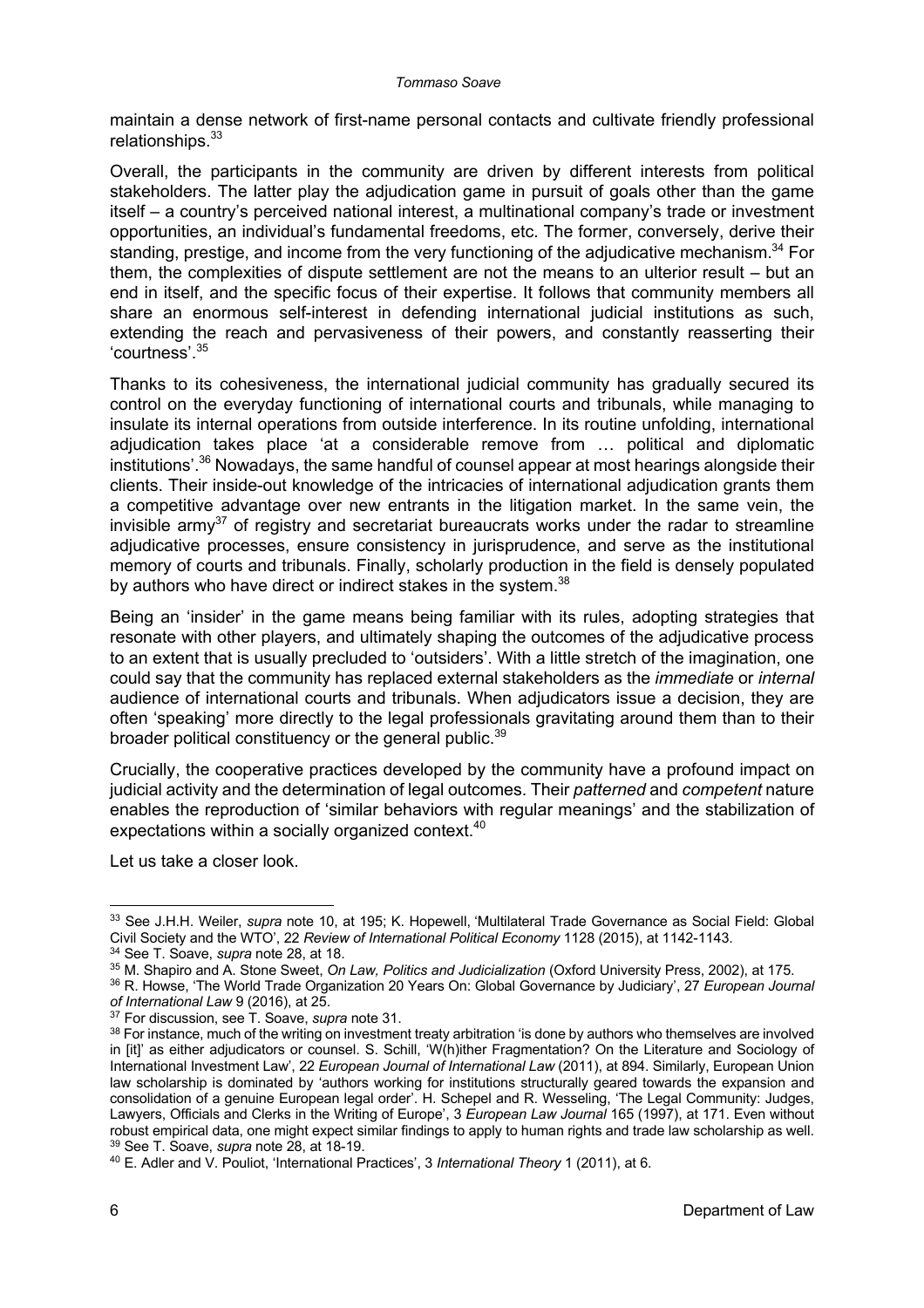First, community practices are *patterned* in that they exhibit 'regularities over time and space'.<sup>41</sup> Indeed, while every international dispute is unique in the legal issues it raises, the steps that mark its unfolding are standardized. Every case begins with the submission of written memorials by the parties, often followed by rejoinders and counter-rejoinders. These written filings are then processed by the bureaucrats assisting the court or tribunal, who circulate internal memoranda to summarize their analyses and prepare the adjudicators for the next steps. After the written phase, most courts and tribunals hold one or more hearings where the case is discussed orally. After the hearing(s), the adjudicators convene for deliberations, often aided by their legal assistants, and cast their decisions about the issues at stake. Based on the adjudicators' instructions, the final judgment is drafted by the court's bureaucracy, reviewed, approved, translated, and issued to the parties and the public.

Recursivity is not limited to procedure, but extends to the social interactions among the actors involved. As discussed, the community is a tight network whose participants know each other well, communicate regularly, and entertain long-term professional relationships. In the game of adjudication, repeat players are the norm and one-shotters are the exception. The prestige of dispute settlement experts stems largely from their experience and recurring participation in judicial proceedings. Hence, international judicial practices occur within a 'highly organized context<sup>42</sup> and present a strong measure of systematic repetition.

Second, community practices are *competent* in that they rest on the shared 'background knowledge' of the actors carrying them out.<sup>43</sup> The hallmarks of (in)competence within the community are not inherent in the abstract quality of the work performed, but are socially attributed by the community itself based on collectively held standards of legal argument. Through education, training, and work experience, newcomers are initiated to the way things are done.<sup>44</sup> They master the doctrines, the techniques, the ethos, the aesthetics, and the mythologies of their peers and superiors,<sup>45</sup> and tend to reproduce them through communication and transmission of knowledge. The assumptions and dispositions of the community are not only a source of *constraint* for the players in the game of adjudication; they also *enable* them to take positions that will be accepted as 'true' or 'valid' by other players.<sup>46</sup> Hence, cooperation and socialization within the community contribute to the perpetuation of the structures of the system, which 'condense and are confirmed as a result of the system's own operations'.<sup>47</sup>

Construed as patterned and competent performances, community practices inform every aspect of the judicial process, including  $-$  and perhaps especially  $-$  the interpretation of international legal norms. This idea was first explored by Stanley Fish in his seminal work on  $interpretive$  communities<sup>48</sup> and is now increasingly popular among international legal scholars.<sup>49</sup> Moving from the premise that the meaning of words resides in their use in

<sup>41</sup> E. Adler and V. Pouliot, *supra* note 40, at 6.

<sup>42</sup> J.L. Dunoff and M.A. Pollack, *supra* note 7, at 62.

<sup>43</sup> E. Adler and V. Pouliot, *supra* note 40, at 6-7 (emphasis omitted).

<sup>&</sup>lt;sup>44</sup> J. Gross Stein, 'Background Knowledge in the Foreground: Conversations about Competent Practice in 'Sacred<br>Space", in E. Adler and V. Pouliot (eds.), *International Practices* 87 (Cambridge University Press, 2011), at

<sup>&</sup>lt;sup>45</sup> See e.g. J. d'Aspremont, *supra* note 29, at 33-34; D.W. Kennedy, 'The Disciplines of International Law and Policy', 12 *Leiden Journal of International Law* 9 (1999); P. Schlag, 'The Aesthetics of American Law', 115 *Harvard Law* 

*Review* 1047 (2002). 46 See e.g. S.B. Ortner, *Anthropology and Social Theory: Culture, Power and the Acting Subject* (Duke University Press, 2006), at 3; J.L. Dunoff and M.A. Pollack, *supra* note 7, at 54.

<sup>47</sup> N. Luhmann, 'Operational Closure and Structural Coupling: The Differentiation of the Legal System', 13 *Cardozo* 

<sup>&</sup>lt;sup>48</sup> See S. Fish, *Is There a Text in This Class? The Authority of Interpretive Communities (Harvard University Press,* 1980).

<sup>49</sup> See e.g. I. Johnstone, 'Treaty Interpretation: The Authority of Interpretive Communities', 12 *Melbourne Journal of International Law* 371 (1990-1991); J. Klabbers, 'Virtuous Interpretation', in M. Fitzmaurice, O. Elias and P. Merkouris (eds.), *Treaty Interpretation and the Vienna Convention on the Law of Treaties: 30 Years On* 17 (2010),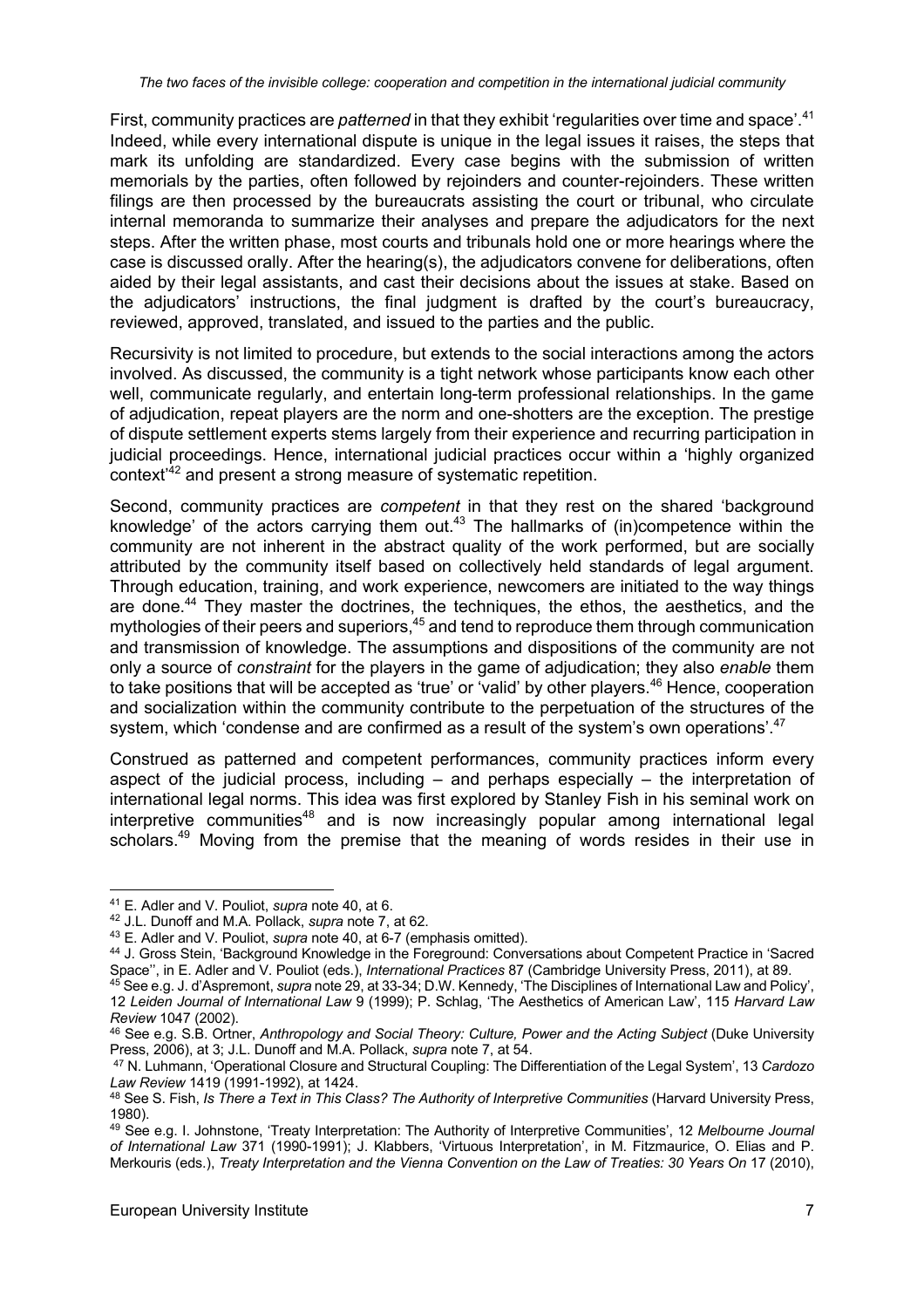language<sup>50</sup>, these authors have highlighted that the meaning of a legal text is not inherent in the text itself, but rather reflects the categories of understanding, the ways of organizing experience, and the stipulations of relevance and irrelevance shared by the community tasked with interpreting that text.<sup>51</sup> The consensus of the international judicial community determines, at any given moment, whether the reading of a given norm is or is not acceptable, whether a specific interpretative posture is or is not viable, and whether a particular legal argument is or is not persuasive. $52$ 

Over time, these cooperative structures and patterned practices stabilize judicial outcomes in both an active and a passive way. Throughout the adjudicative process, the community pushes and forces adjudicators by expressing views as to how certain issues should be addressed, how certain legal terms should be interpreted, and what bodies of rules should be considered to solve a given dispute. Once the judgment is rendered, it carefully tests its persuasiveness, ascribes competence and incompetence based on its collective knowledge, and acts as the ultimate arbiter of professional recognition. Community expectations determine the continued validity of legal standards and jurisprudential continuity in a system without formal *stare decisis*. While a decision that slightly departs from established practice will normally be tolerated, an abrupt change of direction will encounter the resistance of the community and be attacked as an anomaly, a deviation, or – Heaven forbid! – an 'irrational' decision. Hence, the international judicial community serves as the anchor that prevents adjudicators from sailing adrift, adopting 'extreme' decisions, and ripping the underlying social fabric apart.

#### **Competition, contestation, and struggle: The international judicial community as a driver of legal change**

So far, I have focused on the *esprit de corps* of the international judicial community and its progressive autonomization from the rest of the international legal profession. These tight external boundaries may suggest that the community is internally homogenous, heterarchical, and peaceful.

But nothing would be farther from the truth. In fact, the community is endlessly agitated by a fierce contest among its members, who strive to assert their dominance and to consolidate their position relative to one another. Paraphrasing Bourdieu, one could describe the community as a *field*, i.e. 'the site of a competition for monopoly of the right to determine the law', within which 'there occurs a confrontation among actors possessing a technical competence which is inevitably social' and which 'consists essentially in the socially recognized capacity to interpret a corpus of texts sanctifying a correct or legitimized vision of the social world'.<sup>53</sup>

Stated simply, influence and prestige<sup>54</sup> are unevenly distributed across the community. Not all views carry the same weight and not all voices are equally listened to.<sup>55</sup> Powerful hierarchies,

at 18; I. Venzke, *How Interpretation Makes International Law: On Semantic Change and Normative Twists* (Oxford University Press, 2012); A. Bianchi, *supra* note 13; M. Waibel, *supra* note 6.

<sup>50</sup> L. Wittgenstein, *supra* note 16, para. 43.

<sup>51</sup> S. Fish, *Doing What Comes Naturally: Change, Rhetoric, and the Practice of Theory in Literary and Legal Studies* (Duke University Press, 1990), at 141.

<sup>52</sup> See e.g. A. Bianchi, *supra* note 13, at 39-40; J. d'Aspremont, *supra* note 9, at 114.

<sup>53</sup> P. Bourdieu, 'The Force of Law: Toward a Sociology of the Juridical Field', 38 *Hastings Law Journal* 805 (1987), at 817 (emphasis omitted).

<sup>&</sup>lt;sup>54</sup> Again, echoing Bourdieu, one might be tempted to speak of social capital, defined as 'the aggregate of the actual or potential resources' linked to 'institutionalised relationships of mutual acquaintance and recognition'. P. Bourdieu, 'The Forms of Capital', in G. Richardson (ed.), *Handbook of Theory and Research for the Sociology of Education* (1986), 241 at 248.

<sup>55</sup> See A. Bianchi, *supra* note 13, at 40-2.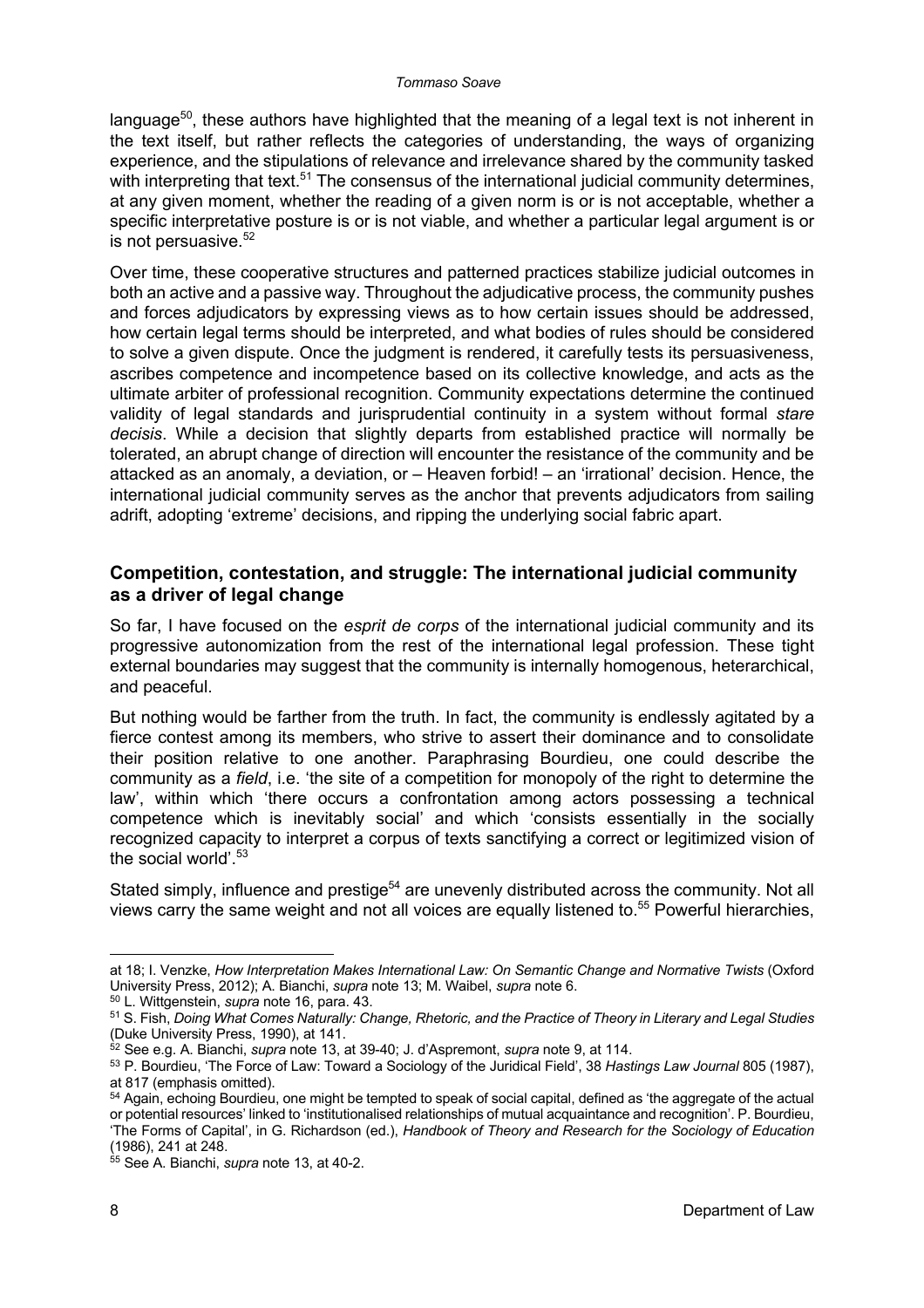both formal and informal, shape the social relationships among community members,  $56$  with a handful of professionals sitting at the top of the pyramid and the majority slowly crawling up from the bottom. The most eminent players in the game are widely recognizable throughout the international legal world, and some of them even break through with the general public. The rest of the lot is virtually unknown, relegated to the underbelly of the judicial machinery.

These formal and informal hierarchies occur, first, *within* each cluster of community actors. Inside a court, for instance, judges enjoy an exalted position compared to their supporting legal staff. Yet, not all judges are created equal. Some of them are perceived as more authoritative, more capable, or more reliable than others, thus becoming the object of admiration – or envy  $-$  by their colleagues.<sup>57</sup> The supporting legal staff, too, can be organized in descending tiers of seniority (as is the case with the WTO Secretariat) or be more horizontal (as with ICJ clerks or arbitral secretaries). Likewise, at law firms, the earnings of partners (usually calculated on the basis of equity) are several times higher than those of associate attorneys (usually taking the form of salaries). Moreover, partners are in charge of pleading in the courtroom (thereby making themselves known to the bench), while associates tend to take the backseat, provide support, and pass notes (thus going mostly unnoticed).

But hierarchies exist also *across* clusters, i.e. community-wide, with certain professional profiles garnering more recognition than others.

Predictably, judges tend again to occupy the most prestigious spot. Being appointed to an international court is widely regarded as the acme of one's career in the field. Actually, it would perhaps be improper to speak of a full-fledged career. When states nominate their candidates to the bench, they seldom do so based on standardized selection procedures. Often, a successful candidate owes the privilege to an inscrutable set of factors such as possessing the right nationality, cultivating personal and professional relationships, and more generally being at the right place at the right time.<sup>58</sup> Under these conditions, it would be difficult for anyone, even the most accomplished lawyer, to deliberately *plan* to become an international judge. Similar reverence is paid to top-tier investment arbitrators, who constitute an even smaller group. As mentioned, social capital in the ISDS arena is particularly concentrated, with 20-30 arbitrators securing most appointments to tribunals and leaving the rest of their peers fighting for the scraps.59

University professors and top-tier counsel compete for the second position in the hierarchy. Both clusters of actors are highly visible within the field and, both produce a steady pool of candidates for international courts and tribunals. The former derive their reputation from the dissemination of their opinions across the community. Academics are in a 'co-constitutive'<sup>60</sup> relationship with judicial practice: on the one hand, it is that practice that creates the object of their studies; on the other, it is their theories, commentaries, and systematizations that generate the background knowledge necessary to structure the epistemic categories and the expert vernacular of practitioners.<sup>61</sup>

Counsel, for their part, mobilize economic resources and channel clients into the dispute settlement process, thereby acting as 'brokers' that connect the demands of the parties with

<sup>56</sup> J. d'Aspremont, *supra* note 29, at 35.

<sup>57</sup> See D. Terris, C.P.R. Romano, and L. Swigart, *supra* note 32, at 66-67.

<sup>59</sup> See e.g. Y. Dezalay and B.G Garth, *supra* note 12; S. Puig, *supra* note 6; J. Pauwelyn, 'The Rule of Law Without the Rule of Lawyers? Why Investment Arbitrators Are from Mars, Trade Adjudicators from Venus', 109 *American Journal of International Law* 761 (2015).

<sup>&</sup>lt;sup>60</sup> G.I. Hernández, 'The Responsibility of the International Legal Academic: Situating the Grammarian Within the 'Invisible College'', in J. d'Aspremont et al. (eds.), *International Law as a Profession* 160 (Cambridge University Press, 2017), at 160.

<sup>61</sup> See D.W. Kennedy, *supra* note 6; G.I. Hernández, *supra* note 60, at 160-161.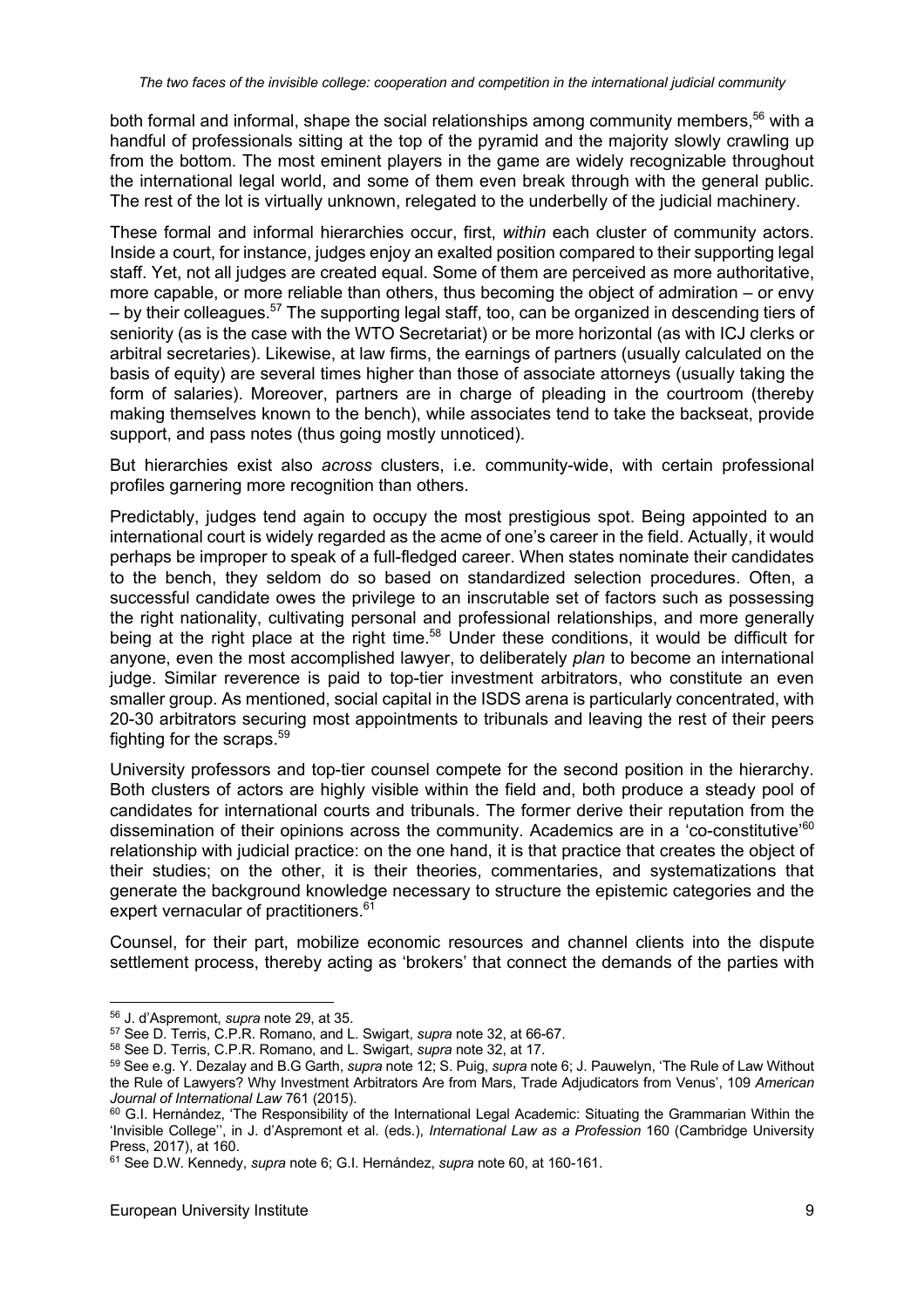the supply of the courts.<sup>62</sup> It is largely thanks to their initiative and entrepreneurship that international adjudication has expanded from a fragile political project to a robust node of global governance. Counsel's allegiance to the litigants they represent is somewhat ambiguous: when they participate in proceedings, the do not only seek to win the case, but *also* to consolidate their standing among their peers, develop a cordial relationship with the bench, and secure future hiring opportunities. Hence, counsel's principal source of social capital 'is the recognition of judges, not clients (who are merely *proximate* sources of capital)<sup>'.63</sup>

At the bottom of the hierarchy we find the legion of clerks, secretariat and registry staff, and arbitral secretaries assisting the adjudicators. This cluster of actors constitutes the backbone of international courts and tribunals and plays a fundamental role in the definition of judicial outcomes. Yet, its manifold activities take place mostly off the radar, concealed behind the closed doors of judicial institutions and largely neglected by external commentators. Faceless by definition, judicial bureaucrats simply do not enjoy the visibility necessary to rise to fame within the community. Some of them relish their *in*visibility, and take great pleasure in the influence they wield behind the scenes. For others, employment with the bureaucracy is a mere entry point into the community and, hopefully, a springboard towards more visible positions.

Finally, competition for the top spots in the hierarchy occurs not only *within* the same judicial institution, but also *among* different courts and tribunals.

The progressive specialization of the international legal profession into sectoral areas of expertise such as human rights, trade, investment, territorial delimitation, international criminal law, etc. has led to its fragmentation into several 'sub-communities'<sup>64</sup> that operate largely independently of one another. Adjudication is no exception to this trend. The international judicial community, one may argue, resembles a constellation.<sup>65</sup> Each court or tribunal is a star exerting its gravitational pull on the various planets – government departments, law firms, academic institutions, and so on – that orbit around it in concentric circles, from centre to periphery. Some gravitational fields may be stronger than others. Specialized knowledge may be more concentrated in certain sub-communities (e.g. the WTO, characterized by a highly sectarian expertise) than in others (e.g. the ICJ, which takes great pride in its 'generalist' outlook). Moreover, the trajectories of some planets may be attracted to the gravitational fields of more than one star, therefore creating overlaps between different sub-communities.<sup>66</sup>

Yet, none of the stars – not even the  $ICJ - can$  be deemed to sit at the centre of the constellation. No sub-community can lay claim to a fully neutral and universal outlook on the international legal world. Instead, the position that each sub-community occupies in the constellation shapes its epistemic categories, its social dynamics, and its operational boundaries. This polycentricity entails entry barriers and conversion costs for professionals wishing to transition from one sub-community to another. A senior lawyer trained in the practice of the WTO may struggle to land an equally senior position at a firm specializing in ISDS. A preeminent scholar in the field of European human rights law may not enjoy the same reputation in ICJ circles. And so on. Hence, one could say, the members of a sub-community do not only seek autonomy from the broader international legal profession – they also guard their turf from *other* sub-communities, which may constitute a source of 'disturbing outside

<sup>62</sup> A. Vauchez, *supra* note 25, at 657.

<sup>63</sup> G. Messenger, 'The Practice of Litigation at the ICJ: The Role of Counsel in the Development of International Law', in M. Hirsch and A. Lang (eds.), *Research Handbook on the Sociology of International Law* 208 (2018), at 220 (emphasis added).

<sup>64</sup> J. d'Aspremont, *supra* note 29.

<sup>65</sup> See B. Simma and D. Pulkowkski, 'Of Planets and the Universe: Self-Contained Regimes in International Law', 17 *European Journal of International Law* 483 (2006).

<sup>66</sup> See H.G. Cohen, *supra* note 6, at 1068.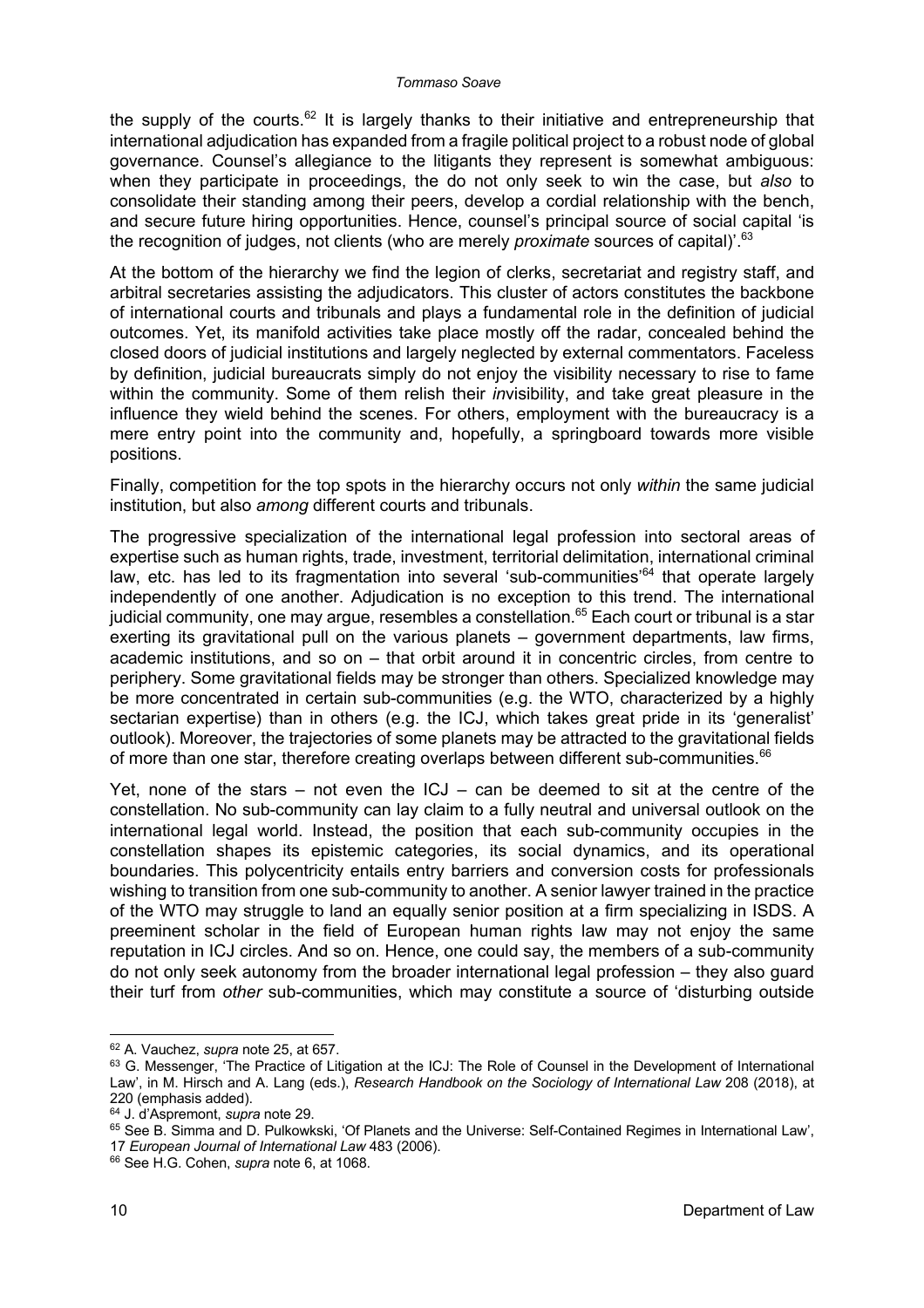perspectives'.<sup>67</sup> Any attempt to transfer legal categories, judicial practices, or modes of thinking from one sub-community to another is considered a trespass that might shake the 'contextpreserving routine'.<sup>68</sup>

Importantly, the object of these forms of competition is not limited to the substance of legal argument. Instead, it is intertwined with the social position occupied by each community participant. Persuading others of the validity of one's legal opinion is not merely a source of personal gratification – it is *also* a means to strengthen one's reputation and bolster one's position in the field. Each communication may take 'the form of legal discourse', but inevitably bears 'material consequences'.<sup>69</sup> Thus, the normative stances taken by community members can never be reduced to pure technical arguments. Rather they always combine dispassionate beliefs with the interests and the agendas of the actors involved, who use their technical expertise to consolidate their standing. Each actor's prestige and recognition dictate, at any given moment, the degree of their persuasiveness and the deference accorded to their views. Thus, a reputable judge will think twice before following the advice of a new recruit to the supporting bureaucracy; a junior associate will have to work extra hard to include a certain argument in a submission against the will of a seasoned partner; and so on.

This inextricable link between legal argument and social positioning reveals a final and crucial feature of the international judicial community: namely, that its social structures are not static, but rather *evolve over time* as a result of the endless struggle among its participants. Disagreement and conflict pervade literally every corner of international courts and tribunals, from hearing rooms to backroom corridors, from deliberation tables to cafeterias. Day after day, case after case, community members strive against one another to assert their authority and impose their competing visions of the law as the dominant paradigm – agents and counsel through their submissions, judicial advisors through their memoranda, scholars through their articles, and adjudicators through their decisions. Every step of the process sees a confrontation for the appropriation of the 'the symbolic power'<sup>70</sup> contained in the relevant legal texts, as well as the deployment of schemes, postures, and strategies that, depending on the circumstances, may be 'risky or cautious, subversive or conservative'.<sup>71</sup> Incumbents will have a natural tendency to perpetuate their dominance. Challengers will have to come up with other plans, ranging from opportunistic deference to overt defiance, to get the upper hand. At every turn, old alliances may break down and new ones may emerge, in a continuous process of assertion, contestation, and restructuring.

Ultimately, these socio-professional struggles lie at the core of legal change and the piecemeal evolution of judicial outcomes. After all, stability is only 'an illusion created by the recursive nature of practice', whereas change 'is the ordinary condition of social life'.<sup>72</sup> The boundaries, priorities, and preoccupations of a court or tribunal are 'never inherently fixed or stable', but are 'constantly being renegotiated' among community members.<sup>73</sup> The expert vocabularies in use in judicial institutions are 'sites of controversy and compromise where prevailing "mainstreams" constantly clash against minority challengers'.<sup>74</sup> Each agent 'modifies the form taken by arguments [and] the salience of texts', and traces 'a set of divergent paths, mobilizing

<sup>67</sup> I. Venzke, *supra* note 49, at 157.

<sup>68</sup> R.M. Unger, *False Necessity: Anti-Necessitarian Social Theory in the Service of Radical Democracy* (2nd edn., Verso, 2001), at 32.

<sup>69</sup> J.L. Dunoff and M.A. Pollack, *supra* note 7, at 62.

<sup>70</sup> P. Bourdieu, *supra* note 53, at 818.

<sup>71</sup> P. Bourdieu and L. Vacquant, *An Invitation to Reflexive Sociology* (University of Chicago Press, 1992), at 98.

<sup>72</sup> E. Adler and V. Pouliot, *supra* note 40, at 18.

<sup>73</sup> E. Adler and V. Pouliot, *supra* note 40, at 18.

<sup>74</sup> M. Koskenniemi, 'The Politics of International Law: 20 Years Later', 20 *European Journal of International Law* 7 (2009), at 12.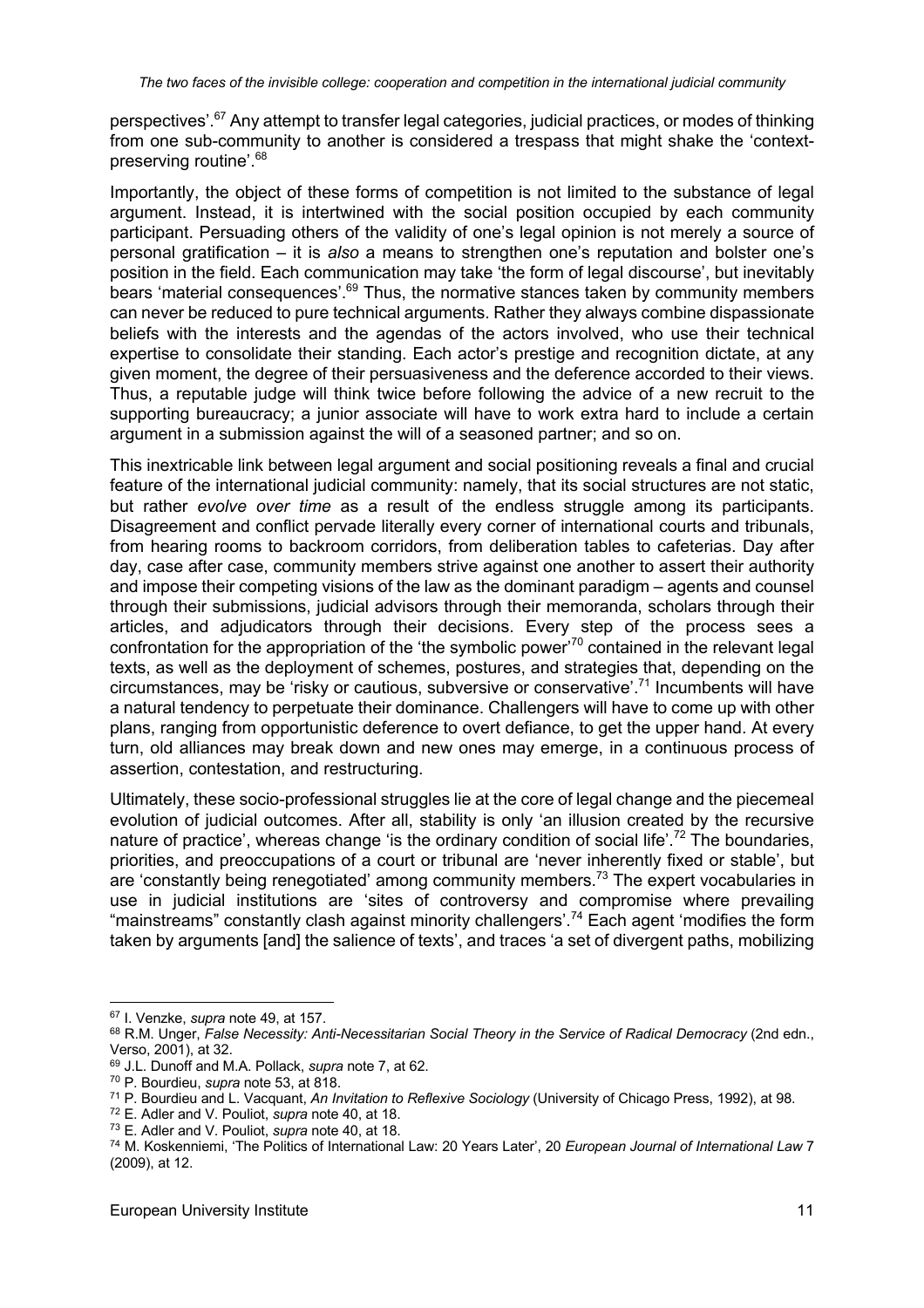clans who confront each other with facts, precedents, understandings, opportunities or public morality, all of which are used to stoke the fire of the debate'.<sup>75</sup>

These tensions create paths of contestation and open the door to new legal approaches, new interpretive postures, new ways of doing things. Innovations are seldom presented as radical, lest they be dismissed out of hand. They will usually creep in through the backdoor – discussed as a side point during a meeting, inserted in the paragraph of a party submission or internal memo, etc. The most successful will then slowly grow in the system – first as obscure footnotes buried in a judgment, then as *obiter dicta* in the main text, and finally as the new standard against which the community measures the persuasiveness of legal reasoning.

Ultimately, change occurs when the dominant assumptions embedded in an adjudicatory regime are successfully challenged and replaced by new assumptions, as a result of the evolution of the power relationships between the competing actors over time. Whenever the judicial process culminates in a final decision, 'it is never because pure law has triumphed, but because of the internal properties of these relations of force or these conflicts between heterogeneous multiplicities'.<sup>76</sup>

### **Conclusion**

In this paper, I have sought to explore the two 'faces' of the international judicial community, i.e. the forms of cooperation and competition occurring among the legal professionals who run international courts and tribunals in their routine operations. The participants in the community are located at the centre of the invisible college of international lawyers, and their socioprofessional interactions are key to understanding the evolution of legal outcomes in the international world. Admittedly, the sketch remains somewhat incomplete. The outline is in place, but it is still lacking in colour. Further research will be needed to complete the picture – to map the concrete ways in which the community operates, to describe what its members do every day, and to assess how these doings shape decisions.

Yet, I believe, there is great promise in reappraising international adjudication as a nexus of socio-professional practices. For one thing, this reappraisal could reveal a wealth of 'otherwise hidden activities that illuminate international tribunals' inner workings'.<sup>77</sup> While some of those activities have been sparsely discussed in legal scholarship, no comprehensive work exists which critically systematizes them and reveals their full extent. This silence, which may be due to lack of access to information, is nonetheless quite striking. The myriad ways in which legal professionals interact on a daily basis are not a corollary to the judicial process – they *are* the process. Indeed, much of the output of international courts can be explained by the internal properties of this 'social universe' which is 'relatively independent of external determinations and pressures'.78

Perhaps more important, however, is the question of freedom. If legal outcomes depend on professional practices, and if those practices depend in turn on social structures, what room is left for personal agency? How can individuals leave their mark on the judicial process? Again, an answer to these questions may be found in the dynamics of the community. As I tried to suggest, international adjudication takes place in conditions of *structured contingency*. 'Contingency', because the path that leads to the formation of a judgment is not predetermined, but open-ended. Every step of the process contemplates choices, value-judgments, and purposeful actions on the part of the professionals involved. And 'structured', because while

<sup>75</sup> B. Latour, *The Making of Law: An Ethnography of the Conseil d'État* (Polity Press, 2010), at 192.

<sup>76</sup> B. Latour, *supra* note 75, at 192.

<sup>77</sup> J.L. Dunoff and M.A. Pollack, *supra* note 7, at 49.

<sup>78</sup> P. Bourdieu, *supra* note 53, at 816.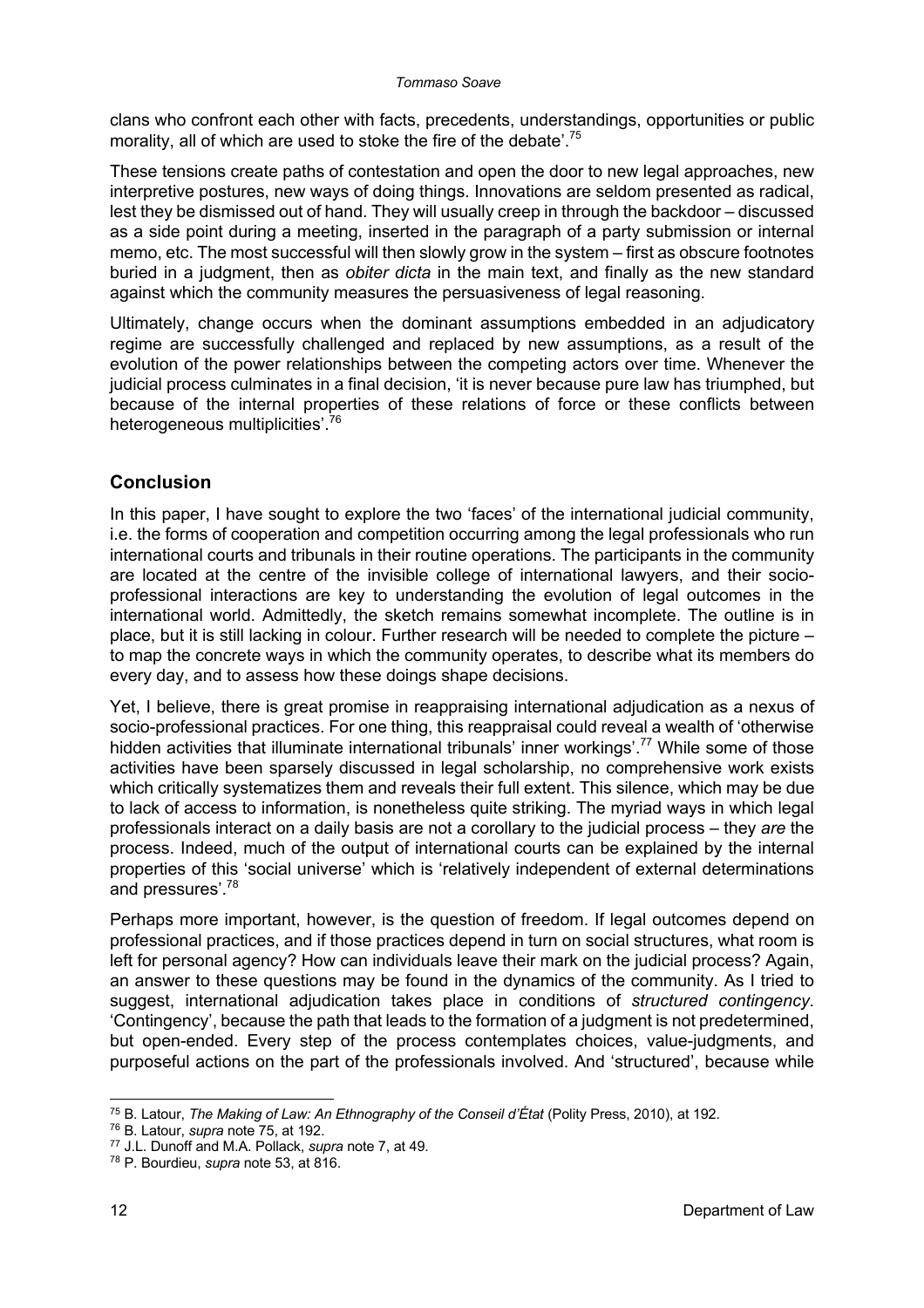existing arrangements can be changed, 'change unfolds within a context that includes systematic constraints and pressures'.<sup>79</sup>

Continuing down this line of inquiry, as I intend to do in the future, will require a careful examination of the interplay between legal structures, institutional ideologies, personal politics, unreflexive doings, and – why not – random thought processes in the everyday construction of international law. Who knows, perhaps in the end it will all boil down to Marx: 'Men make their own history, but they do not make it just as they please in circumstances they choose for themselves; rather they make it in present circumstances, given and inherited'.<sup>80</sup>

<sup>79</sup> S. Marks, 'False Contingency', 62 *Current Legal Problems* 1 (2009), at 2.

<sup>80</sup> K. Marx, 'The Eighteenth Brumaire of Louis Bonaparte' in T. Carver (ed.), *Marx: Later Political Writings* (Cambridge University Press, 1996), at 32.